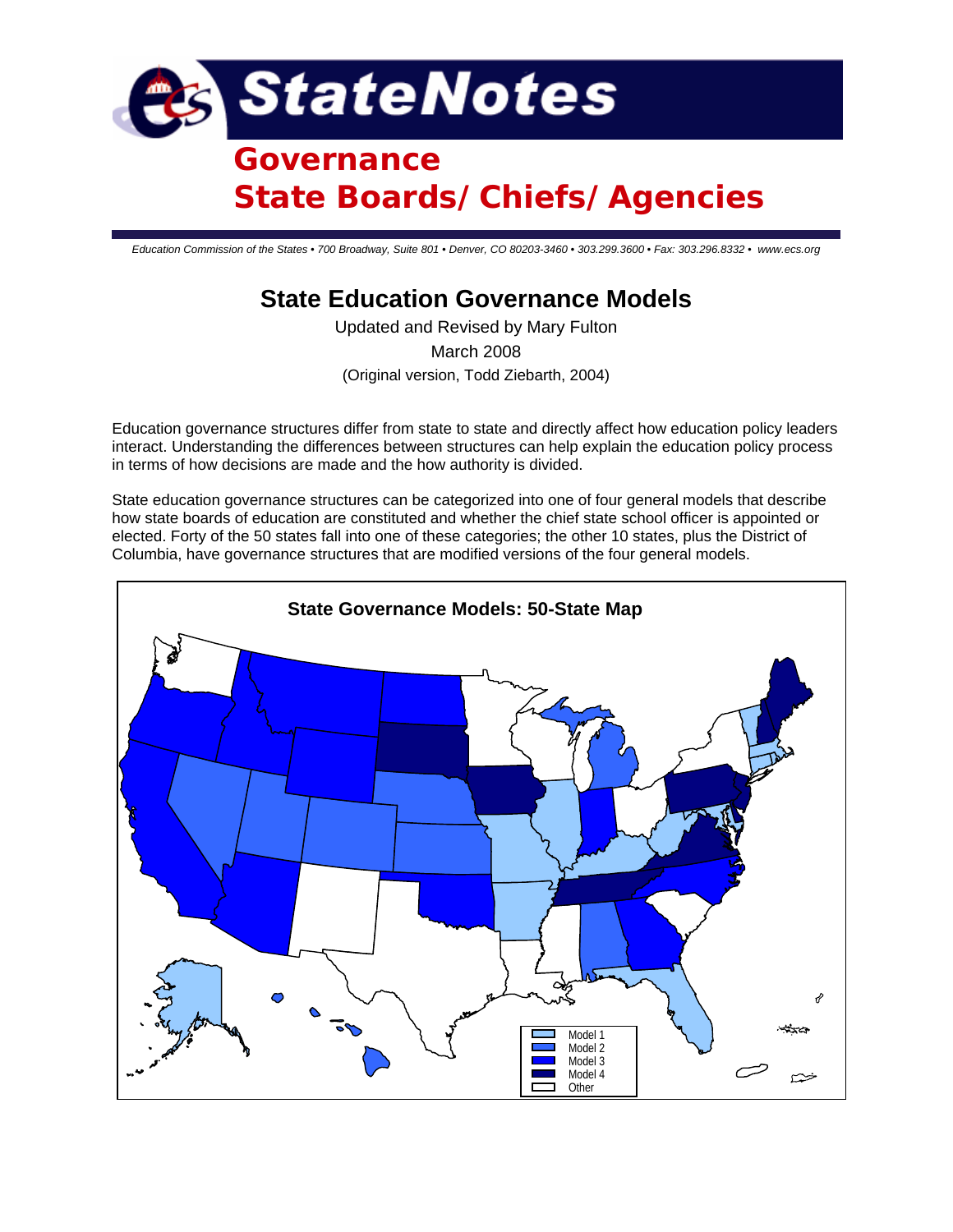## **Model One**

In this model, the governor appoints the members of the state board of education. The state board, in turn, appoints the chief state school officer. Model One includes 12 states: **Alaska, Arkansas, Connecticut, Florida, Illinois, Kentucky, Maryland, Massachusetts, Missouri, Rhode Island, Vermont and West Virginia**.



### **Model Two**

In this model, the state board of education is elected and the board appoints the chief state school officer. Eight states fall into Model Two: **Alabama, Colorado, Hawaii, Kansas, Michigan, Nebraska, Nevada and Utah**.

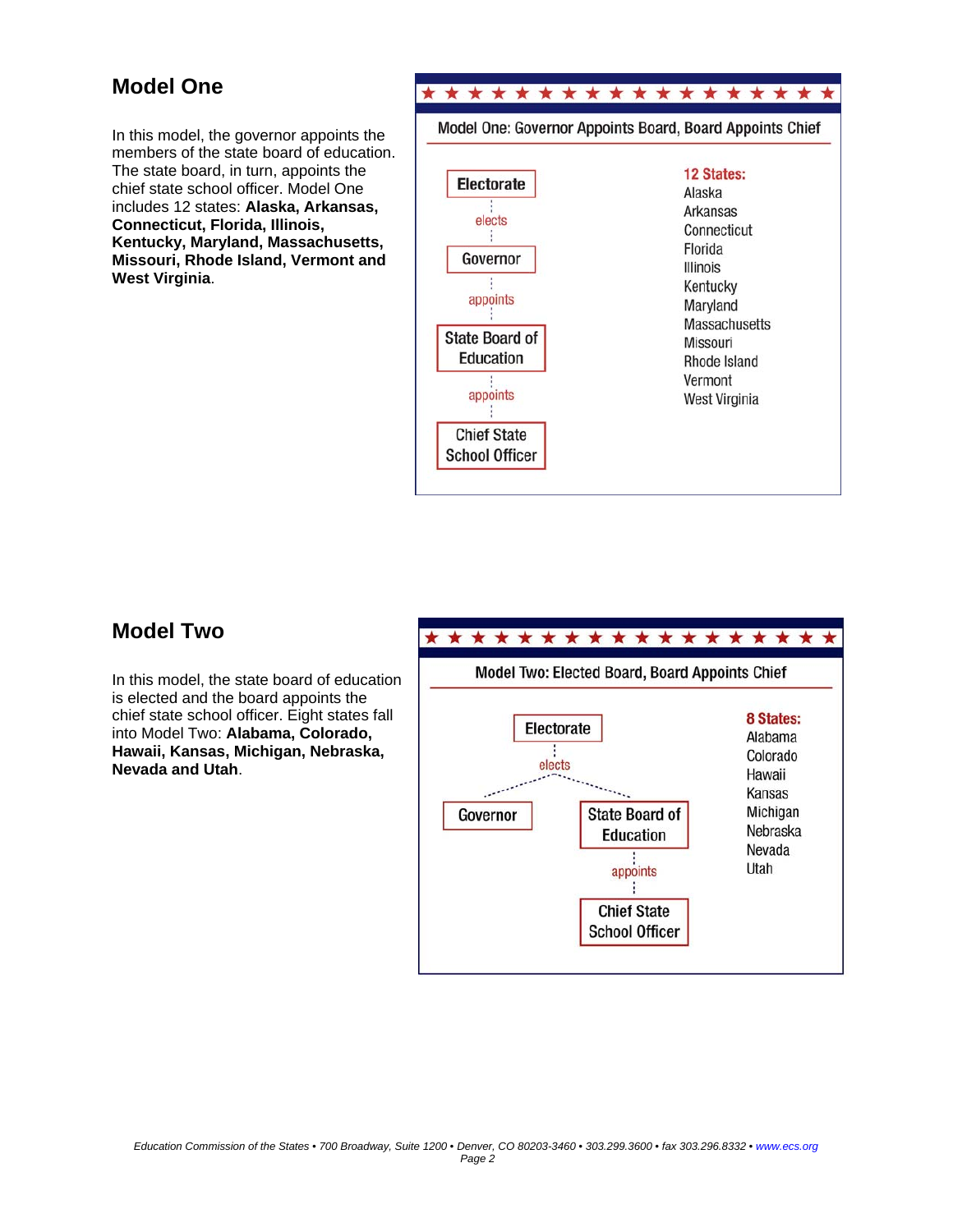# **Model Three**

In this model, the governor appoints the members of state board of education. The chief state school officer is elected. Model Three includes 11 states: **Arizona, California, Georgia, Idaho, Indiana, Montana, North Carolina, North Dakota, Oklahoma, Oregon and Wyoming**. In three of these states – Arizona, Indiana and Oklahoma – the chief state school officer also is a voting member of the state board of education.



### **Model Four**

In this model, the governor appoints the state board of education and the chief state school officer. There are nine Model Four states: **Delaware, Iowa, Maine, New Hampshire, New Jersey, Pennsylvania, South Dakota, Tennessee and Virginia**.

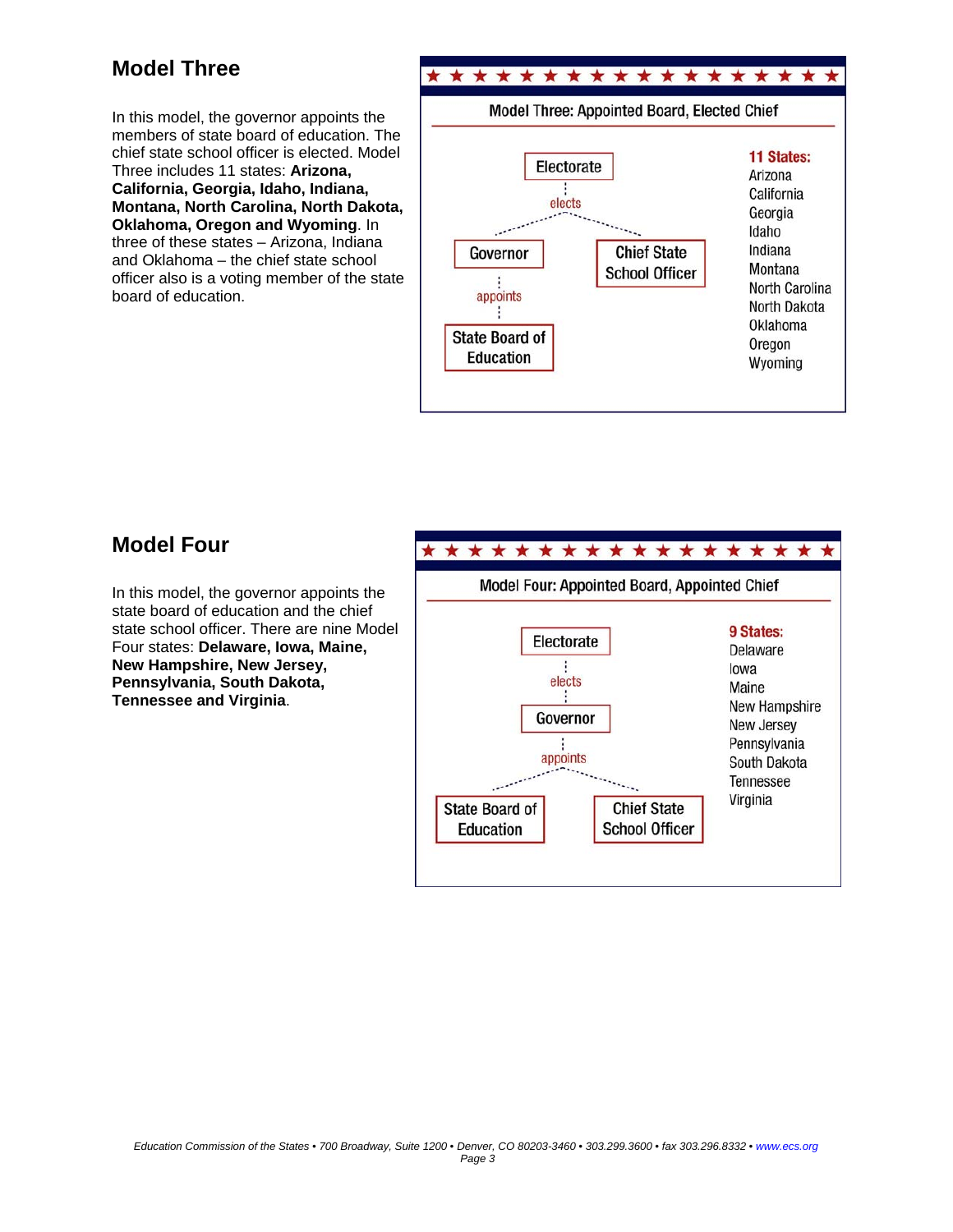# **Other Models**

The remaining 10 states plus the District of Columbia function under modified versions of the above four models.

Louisiana, Minnesota, Mississippi, New Mexico, New York, Ohio, South Carolina, Texas, Washington, Wisconsin and the District of Columbia

#### A. *Elected and Appointed State Board; Appointed Chief*

In **Louisiana**, eight board members are elected and three are appointed by the governor. In **Ohio**, 11 board members are elected, while the governor appoints eight members.

#### B. *Legislature Appoints State Board; Appointed or Elected Chief*

In **New York**, the state legislature appoints the board members and the chief state school officer is appointed by the board. The **South Carolina** legislature appoints the board, but the chief is elected.

#### C. *Joint Appointment of State Board; Appointed or Elected Chief*

The governor, lieutenant governor and the speaker of the House appoint members to the state board in **Mississippi.** The state board appoints the chief state school officer.

In the state of **Washington**, the board of education is made up of 16 members — five of whom are elected by district directors (three for the western half of the state, two for the eastern); one at-large member elected by members of boards of directors of state-approved private schools; the superintendent of public instruction; seven members appointed by the governor; and two student members (non-voting). The chief state school officer is elected. Washington moved from a model whereby the state board was elected by district directors (local boards) to this model in January 2006.

#### D. *Elected Board; Governor Appointed Chief*

The governor appoints the chief state school officer who also serves as the executive secretary of the elected state board. **Texas** uses this model.

#### E. *No State Board or Advisory Only; Elected or Appointed Chief*

**Minnesota** and **Wisconsin** do not have a state board of education. New Mexico has an elected body (Public Education Commission), but is advisory only.

Minnesota and New Mexico – chief state school officer is appointed by governor Wisconsin – chief state school officer is elected.

The **District of Columbia** has a state board of education that is advisory only. Five of the members are elected and four are appointed by the mayor and confirmed by the city council. Beginning in January 2009, all nine members will be elected. The District of Columbia Public Education Reform Amendment Act of 2007 created a new state board of education that advises the state superintendent and approves specified policies. Previously, the board oversaw day-to-day operations of schools. This act also gave the mayor primary responsibility for public education.

#### *Territories*

**Puerto Rico** currently maintains an educational model in which the chief state school officer is appointed by the governor. In the **Virgin Islands**, the board of education consists of nine elected members and the chief state school officer is appointed by the governor.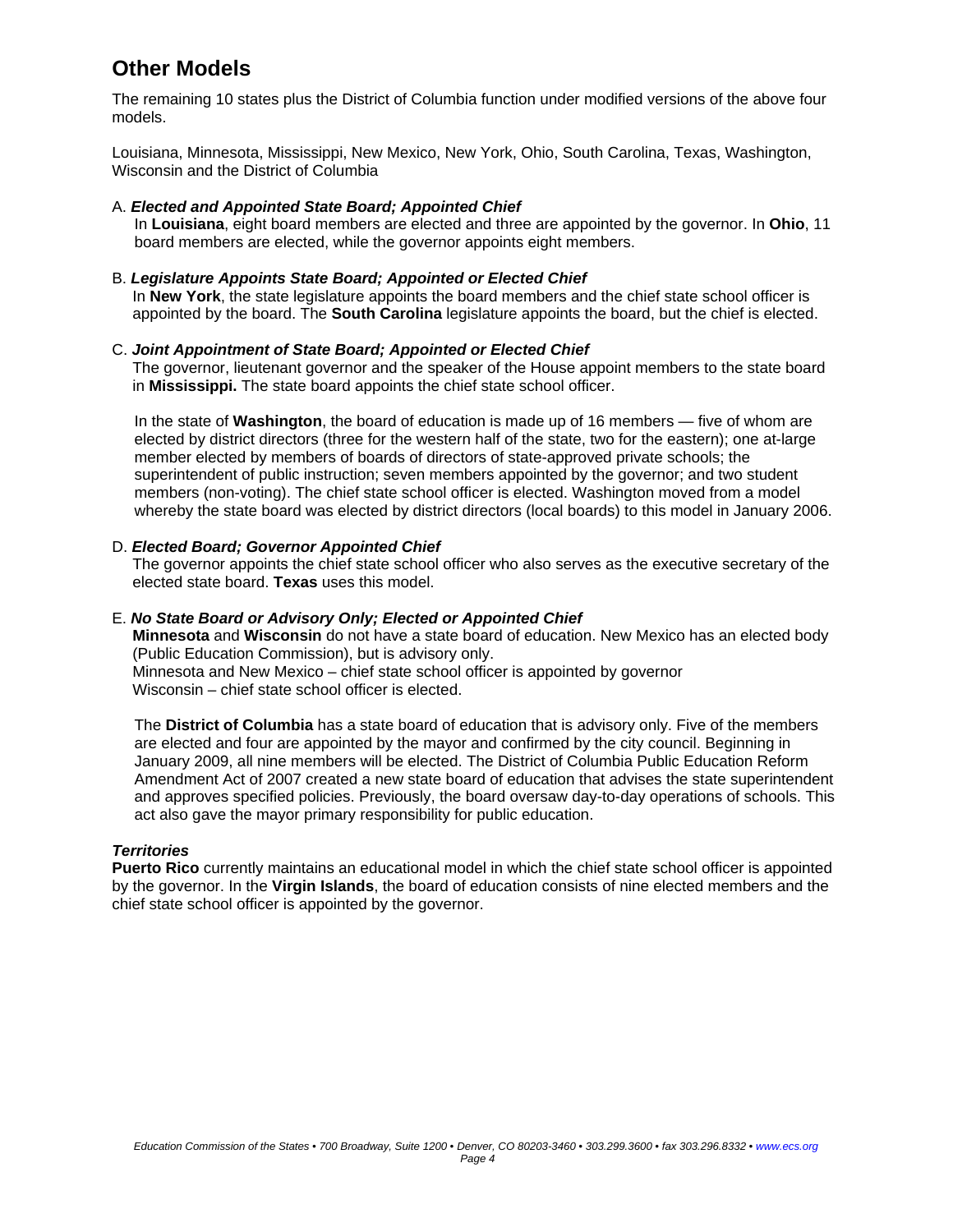### *Summary: State Boards of Education*

#### **Appointed by Governor** (32 states)

Alaska, Arkansas, Arizona, California, Connecticut, Delaware, Florida, Georgia, Idaho, Illinois, Indiana, Iowa, Kentucky, Maine, Maryland, Massachusetts, Missouri, Montana, New Hampshire, New Jersey, North Carolina, North Dakota, Oklahoma, Oregon, Pennsylvania, Rhode Island, South Dakota, Tennessee, Vermont, Virginia, West Virginia and Wyoming

**Elected** (9 states)

Alabama, Colorado, Hawaii, Kansas, Michigan, Nebraska, Nevada, Texas and Utah

**Appointed and Elected** (2 states and D.C.) Louisiana and Ohio; District of Columbia (advisory only)

**Appointed by Legislature** (2 states)

New York and South Carolina

**Appointed by Multiple Authorities** (2 states) Mississippi and Washington

**No State Board or Advisory Only** (3 states and D.C.) Minnesota and Wisconsin (no board); New Mexico and District of Columbia (advisory only)

### *Summary: Chief State School Officers*

#### **Appointed by Governor** (13 states and D.C.)

Delaware, Florida, Iowa, Maine, Minnesota, New Hampshire, New Jersey, New Mexico, Pennsylvania, South Dakota, Tennessee, Texas and Virginia. The District of Columbia mayor appoints the chief state school officer.

#### **Appointed by State Board of Education** (23 states)

Alabama, Alaska, Arkansas, Colorado, Connecticut, Hawaii, Illinois, Louisiana, Kansas, Kentucky, Maryland, Massachusetts, Michigan, Mississippi, Missouri, Nebraska, Nevada, New York, Ohio, Rhode Island, Utah, Vermont and West Virginia

**Elected** (14 states)

Arizona, California, Georgia, Idaho, Indiana, Montana, North Carolina, North Dakota, Oklahoma, Oregon, South Carolina, Washington, Wisconsin and Wyoming

### *Governors' Cabinets with Education Representation*

According to state Web sites, at least 25 governors appoint an education official to the executive cabinet. Such officials may be the superintendent of education, commissioner of education or secretary of education. These states include: **California, Colorado, Connecticut, Delaware, Georgia, Idaho, Kentucky, Louisiana, Maine, Massachusetts, Maryland, Michigan, Minnesota, Missouri, Nevada, New Jersey, New Mexico, North Carolina, Oklahoma, Pennsylvania, Puerto Rico, South Dakota, Tennessee, Virginia** and **West Virginia**. In addition, the state superintendent of education for the **District of Columbia** serves on the mayor's cabinet.

### *Dual Offices for Education*

Four states and the District of Columbia maintain a governance model that includes two authoritative positions for the state educational system:

**California** has a Secretary of Education and also a Superintendent of Public Instruction who serves on the governor's cabinet. (*CAL. EDUC. CODE* §*33100 to 33191; CA. CONST. ART I, §2 and §7)*